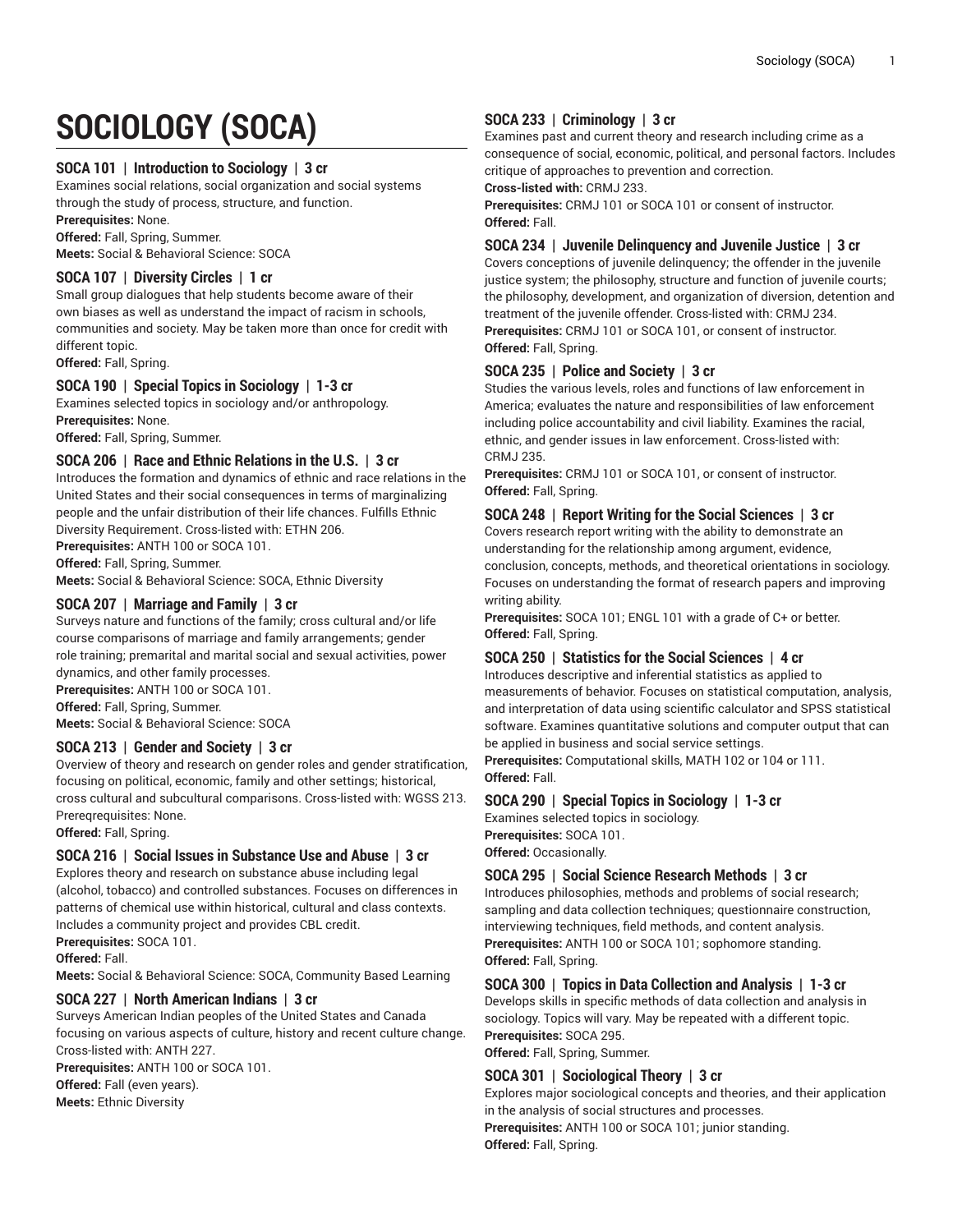## **SOCA 303 | Program Evaluation | 3 cr**

Applies theory and methods of program evaluation including measuring and evaluating program outcomes; analyzing community needs; and assessing program impacts. Community-based learning designation. **Prerequisites:** SOCA 101.

**Offered:** Yearly.

**Meets:** Community Based Learning

## **SOCA 304 | Skill Development in Leadership | 1 cr**

Provides training in an aspect of grass-roots leadership, focusing on sociological perspectives. Includes grant writing, team building, and working with media, emphasizing different areas in different semesters. May be repeated for credit.

**Prerequisites:** ANTH 100 or SOCA 101; junior standing. **Offered:** Occasionally.

## **SOCA 305 | Family Violence | 3 cr**

Examines the criminal justice response to family violence, which includes child abuse, spousal abuse, elder abuse, and date rape. Explores the prevalence and extent of family violence as well as strategies for treatment and prevention. Cross-listed with: CRMJ 305. **Prerequisites:** CRMJ 101 or SOCA 101.

**Offered:** Fall, Spring, Summer.

## **SOCA 306 | Research in Community Needs | 3 cr**

Explores assessment of the needs of a community or environment using the methods of evaluation research. Community-based learning designation.

**Prerequisites:** ANTH 100 or SOCA 101; junior standing. **Offered:** Occasionally.

**Meets:** Community Based Learning

## **SOCA 307 | Survey Methods | 3 cr**

Explores survey research including data collection and data analysis. **Prerequisites:** SOCA 295. **Offered:** Fall, Spring.

## **SOCA 319 | Death and Dying | 3 cr**

Investigates patterns of behavior and beliefs about death, dying, and bereavement from a sociological perspective. Examines medical, legal, and ethical issues.

**Prerequisites:** ANTH 100 or SOCA 101. **Offered:** Spring.

## **SOCA 320 | Sociological Social Psychology | 3 cr**

Examines the role of larger society in constructing and defining our dayto-day interactions and the relationship between group structures and processes, particularly issues of social inequality.

**Prerequisites:** SOCA 101 and three additional credits in sociology. **Offered:** Fall (even years).

## **SOCA 321 | Religion and Society | 3 cr**

Provides comparative study of religion and society with an emphasis on the major religious traditions. Examines the relationship between religions, beliefs and social values.

**Prerequisites:** ANTH 100 or SOCA 101. **Offered:** Occasionally.

## **SOCA 322 | Sociology of Language and Knowledge | 3 cr**

Introduces the concepts, theoretical frameworks and concerns of sociological linguistics, emphasizing ethnomethodology, language planning, and cultural politics affecting linguistic minorities. **Prerequisites:** SOCA 101.

**Offered:** Occasionally.

## **SOCA 323 | Institutional Racism in America | 3 cr**

Examines racism within various institutions such as public government bodies, private business, and universities. Outlines political, social, ecological, and economic effects of racism. Fulfills Ethnic Diversity Requirement.

**Prerequisites:** ANTH 100 or SOCA 101. **Offered:** Fall, Spring. **Meets:** Ethnic Diversity

## **SOCA 324 | African-American Studies | 3 cr**

Examines the experiences of African Americans, both current and historical, using a variety of theoretical models and perspectives. Includes macro-level contexts of those experiences. Fulfills Ethnic Diversity Requirement.

**Prerequisites:** ANTH 100 or SOCA 101.

**Offered:** Occasionally.

# **Meets:** Ethnic Diversity

#### **SOCA 326 | Social Gerontology | 3 cr**

Examines the quality of life issues among elderly; focuses on medical, social, educational, recreational and economic institutions. **Prerequisites:** SOCA 101; junior standing. **Offered:** Fall.

## **SOCA 328 | Asians in American Society | 3 cr**

Examines the culture, social, political, historical, and economic experiences of Asians in America. Covers Asian Americans as perpetual foreigners, racism, immigration, citizenship, language, education and job opportunities. Fulfills Ethnic Diversity Requirement.

**Prerequisites:** ANTH 100 or INTS 103 or SOCA 101.

**Offered:** Fall.

**Meets:** Ethnic Diversity

#### **SOCA 329 | Social Institutions in Contemporary China | 3 cr**

Introduces the social institutions and changes in contemporary China. Covers population, family, education, economy and politics. **Prerequisites:** ANTH 100 or INTS 103 or SOCA 101.

# **Offered:** Fall (odd years).

## **SOCA 331 | Deviant Behavior | 3 cr**

Elucidates theoretical perspectives on deviant behavior and traces the development of how deviance is defined, explained and controlled. **Prerequisites:** SOCA 101; junior standing. **Offered:** Fall (odd years).

## **SOCA 332 | Sociology of Mental Illness | 3 cr**

Examines mental illness as a social role/social label is examined in terms of institutional and sociocultural factors. **Prerequisites:** SOCA 101; junior standing.

**Offered:** Occasionally.

## **SOCA 336 | Childhood and Society | 3 cr**

Examines childhood as a socially constructed idea with profound effect on our lives and our communities; changing images, definitions, agreements, and rules about childhood; the social structures incorporating childhood; and the relationship of childhood to power distributions and economic inequalities. Community-based learning designation.

**Prerequisites:** SOCA 101. **Offered:** Spring. **Meets:** Community Based Learning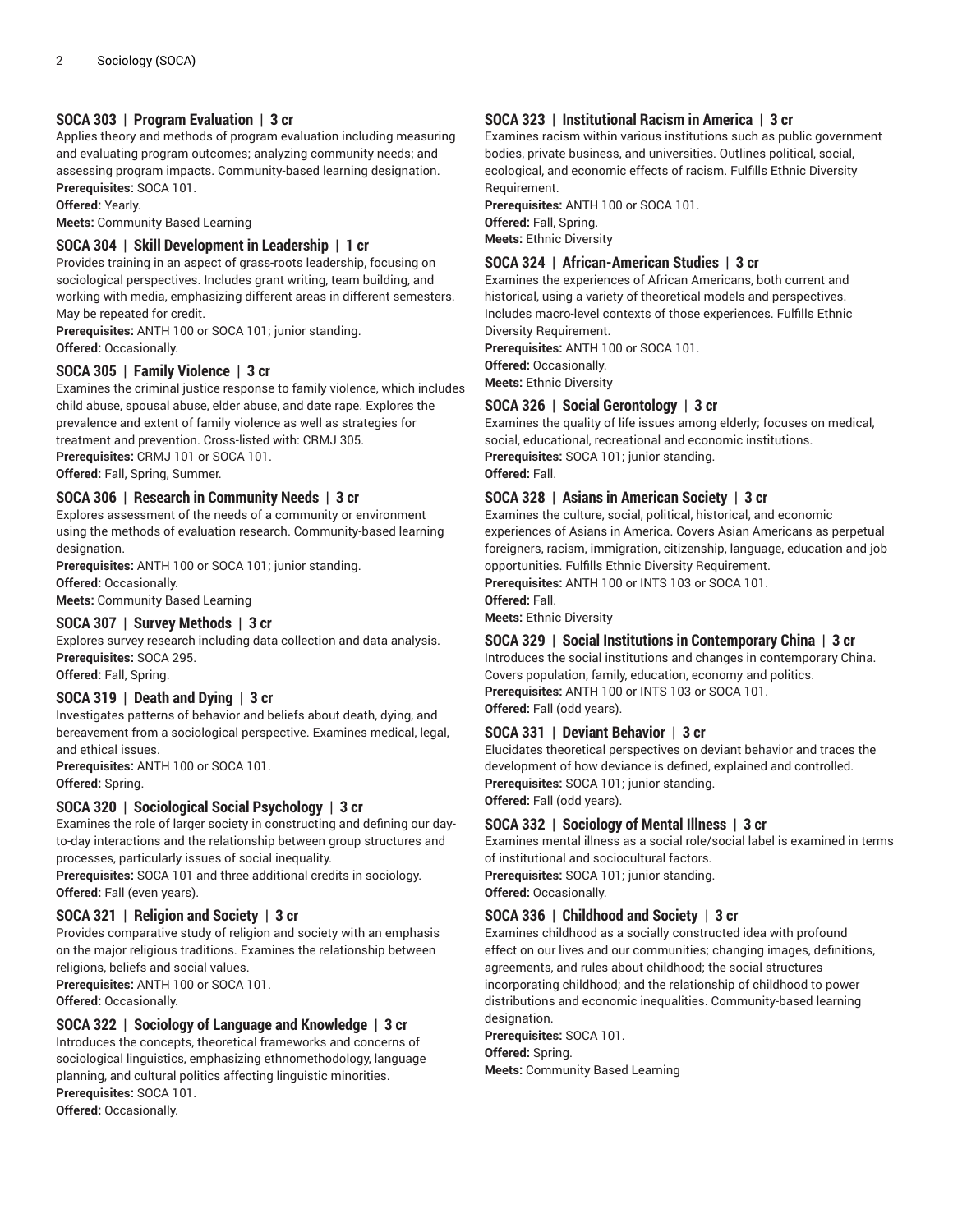## **SOCA 343 | Latinas/os in U.S. | 3 cr**

Focuses on the social, political, and cultural dynamics of the Latina/o experience in the U.S. including racial/ethnic identity, racism, economy, immigration, colonialism. Fulfills Ethnic Diversity Requirement. Crosslisted with: ETHN 343.

**Prerequisites:** ANTH 100 or ETHN 201 or SOCA 101. **Offered:** Fall.

**Meets:** Ethnic Diversity

#### **SOCA 354 | Class, Status and Power | 3 cr**

Examines patterns of inequities and their relationship to social conflict, social organization, belief systems, race/ethnic identities, gender roles, and global systems of wealth and power. **Prerequisites:** ANTH 100 or SOCA 101. **Offered:** Spring.

#### **SOCA 355 | Urbanism and Urbanization | 3 cr**

Examines the effects of major historical. economic, political, and architectural trends on class composition of cities. **Prerequisites:** ANTH 100 or SOCA 101. **Offered:** Occasionally.

## **SOCA 356 | Political Sociology | 3 cr**

Examines the relationship between politics and the larger social structure, such as structure of power in the United States and the economy; political consciousness and the debate on the changing nature of industrial societies. Cross-listed with: POLS 356.

**Prerequisites:** SOCA 101.

#### **Offered:** Occasionally.

#### **SOCA 358 | Introduction to Population Studies | 3 cr**

Elucidates population size, composition and processes of migration, including social and economic determinants of demographic changes and their effects on social organization.

**Prerequisites:** SOCA 101; junior standing.

**Offered:** Occasionally.

## **SOCA 359 | Law and Society | 3 cr**

Explores selected legal rules, principles, and institutions from a sociological perspective, including influence of culture and social organization on law; role of law in social change; social aspects of the administration of justice; and social knowledge and law. Cross-listed with: CRMJ 359.

**Prerequisites:** CRMJ 101 or SOCA 101.

**Offered:** Occasionally.

#### **SOCA 360 | Critical Ethnic Studies | 3 cr**

Examines social conditions under which ethnic groups are labeled as "races" in the United States and in selected other societies, focusing on perceptions of whiteness and hybridity and their social consequences. Cross-listed with: ETHN 360.

**Prerequisites:** ANTH 100 or SOCA 101. **Offered:** Occasionally. **Meets:** Ethnic Diversity

#### **SOCA 362 | Migration and Immigration | 3 cr**

Examines migration and immigration as major processes of change in the United States and internationally, focusing on migrant communities, social networks, and work activities. Cross-listed with: ANTH 362. **Prerequisites:** ANTH 100 or SOCA 101. **Offered:** Spring (even years).

#### **SOCA 363 | Corrections | 3 cr**

Analyzes the organization of correctional agencies and the role of corrections in the criminal justice system. Includes review of theories, practices, systems, and treatment methods. Cross-listed with: CRMJ 363. **Prerequisites:** CRMJ 101 or SOCA 101.

**Offered:** Fall, Spring.

#### **SOCA 365 | Race, Crime, Law | 3 cr**

Explores the intersections of race, crime and law in terms of the historical context, the present day situation and future directions. Focuses on multiple perspectives from offender to victim to criminal justice practitioner. Cross-listed with: CRMJ 365.

**Prerequisites:** CRMJ 101 or SOCA 101; junior standing. **Offered:** Fall, Spring.

**Meets:** Ethnic Diversity

## **SOCA 367 | LGBTQ Studies | 3 cr**

Examines the everyday lives of people in the LGBTQ community as they participate in identity politics, collective action, resistance, and empowerment in a heteronormative society. Cross-listed with: WGSS 367. **Prerequisites:** ANTH 100 or SOCA 101 or WGSS 110. **Offered:** Occasionally.

## **SOCA 368 | Victimology | 3 cr**

Examines the causes and consequences of crime victimization including the history and recent re-emergence of the study of the victim and types and circumstances of criminal victimization. Addresses victims' rights and the victims' rights movement. Cross-listed with: CRMJ 368. **Prerequisites:** CRMJ 101 or SOCA 101.

#### **Offered:** Spring.

## **SOCA 372 | Technology and Society | 3 cr**

Examines technology and technological change from perspective of interactions between technology and social organization. Discusses the causes and effects of technological change through critical, structural, contextual, and inter-actionist approaches.

**Prerequisites:** ANTH 100 or SOCA 101.

**Offered:** Occasionally.

#### **SOCA 373 | Formal Organization | 3 cr**

Examines fundamental issues concerning social organization, including theories and research methods for analyzing organizations; individuals and groups in organizations; organizational structure; communication, leadership and decision-making; and organizational change, and effectiveness.

**Prerequisites:** SOCA 101; junior standing. **Offered:** Fall.

#### **SOCA 374 | Women and Work | 3 cr**

Examines the position of women in the work world including the importance of gender in determining definitions and valuations of work. Considers the context of women globally and historically. **Prerequisites:** ANTH 100 or SOCA 101.

**Offered:** Occasionally.

#### **SOCA 375 | Sociology of Education | 3 cr**

Analyzes education as an institution that influences and is influenced by society. Reviews the functions of education, how social conflict shapes schools, and the connections between education and social inequality. **Prerequisites:** ANTH 100 or SOCA 101. **Offered:** Occasionally.